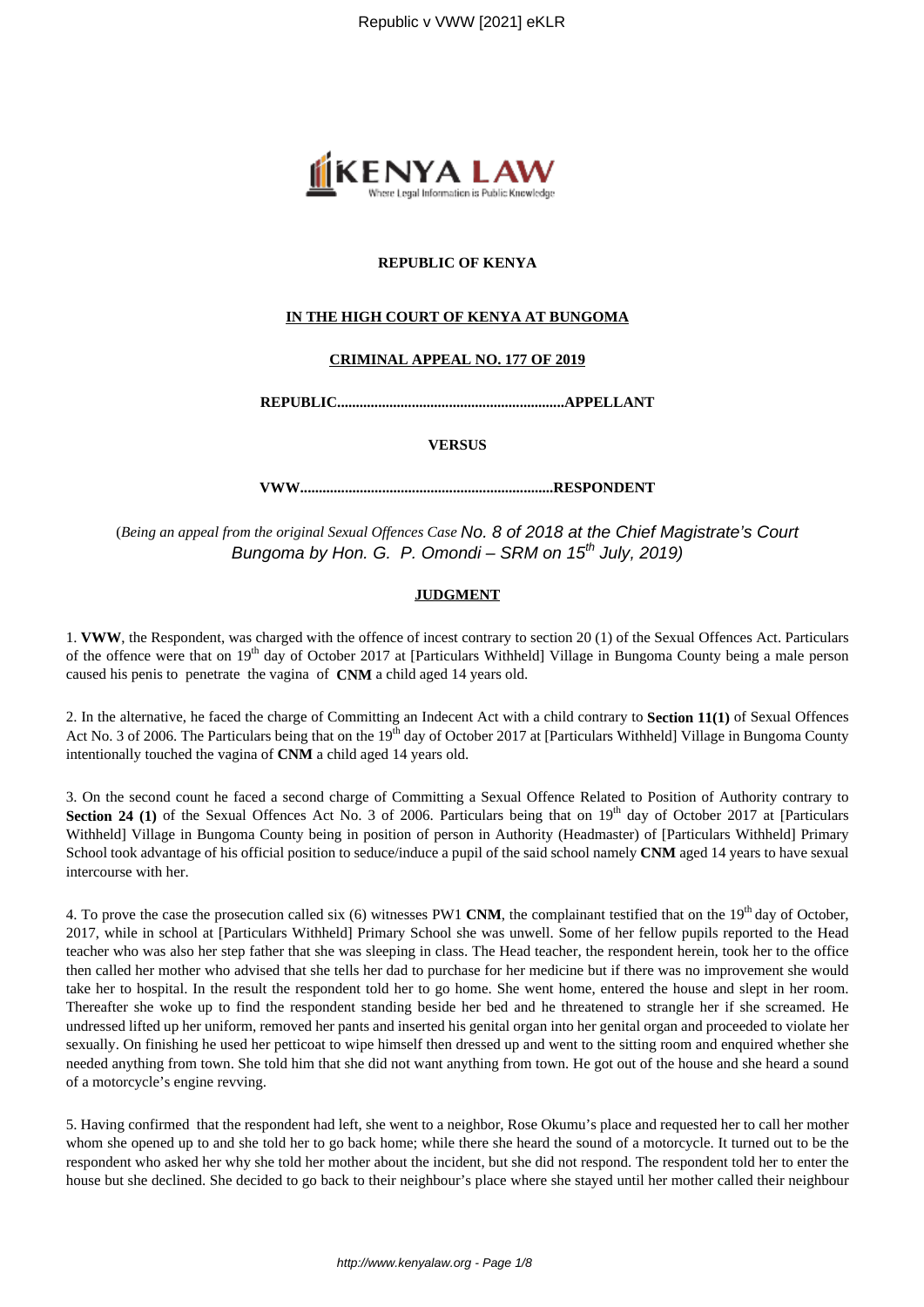## Republic v VWW [2021] eKLR

and advised that she returns home. She went back with their neighbour who engaged in a discussion with her mother. Subsequently, her mother asked her to persevere until she sat for her examination. On the 18th December 2017, after sitting for her examination she went to her grandmother's home and told her what befell her but she took no action. On  $14<sup>th</sup>$  January 2018, her maternal uncle went home and she informed him about the ordeal. He took her to Mbakalo Police Station, then Sangalo Police Station where she reported the matter.

6. **PW2 AKM**, the mother of the complainant adduced in evidence a copy of a birth certificate for the complainant who was born on the  $1<sup>st</sup>$  January 2004. She testified that on the  $19<sup>th</sup>$  day of October 2017, the respondent, her husband and father to her other three children called her and told her that the complainant was unwell. She advised him to buy for her some medicine then take her home. Thereafter she was called on phone by her neighbour who passed the phone to the complainant who was crying. She told her that she was defiled by the father. She sought permission from the Headteacher who was the respondent's cousin and told him the reason why she had to leave. Upon arrival at home the complainant was not there. She called their neighbour whose phone the complainant had used and asked her to go home. The complainant went home with Rose, her neighbour. When she confronted the respondent, he denied the allegations and left. Since the complainant was to sit for her examination in a week's time, she advised her to remain calm and not to bring up the issue until after sitting for examination. Upon completion of examination she advised the complainant to go to her grandmother's home and divulge what happened. Thereafter the police arrested them following a complaint lodged. She stated that she remained silent because she was threatened by the respondent.

7. **PW3 FSM**, the complainant's maternal uncle, testified that on the 14<sup>th</sup> January 2018, he had visited his mother when the complainant approached him. She looked disturbed and was crying. He calmed her down that is when she confided in him that she had been defiled by her step-father. He reported the matter to Mbakalo Police Station. A P3 form was issued and the complainant was subjected to medical examination.

8. **PW4 No. 70085 Sergeant Nachani Licha Babo**, upon receipt of the complaint caused her to go to Bungoma Hospital where she was examined and an age assessment done. He took possession of the Birth Certificate and Baptismal Card in respect of the complainant. It was reported that the mother to the complainant was threatened that is why the report was not made at the outset and when they went to the home of the respondent upon discovering that the matter had been reported the respondent took poison and he followed him to Bungoma West Hospital where he had been taken. And upon seeing him he wanted to escape through the window of the hospital but he was arrested.

9. **PW5 Barasa Juma**, a clinical officer at Bungoma Referral Hospital examined the complainant on the 15<sup>th</sup> January 2018, and found her hymen torn with smelling whitish discharge. She had epithelial cells therefore, he concluded that there had been sexual or penile penetration.

10. **PW6 Rose Okumu,** the neighbour that the complainant ran to for assistance admitted knowing both the complainant and respondent but declared that she was not any body's witness. She told the court that although the police went and interrogated her she knew nothing about the case. The prosecution applied to have her remanded in custody pursuant to **Section 152** of the Criminal Procedure Code (C.P.C) an application that was declined by the court. The witness denied the contents of the statement. The witness was subsequently declared hostile and cross examined, she denied the allegation that the complainant went to her home to report that she had been sexually assaulted and she called her mother. She however claimed that the complainant's mother called her and told her that the complainant was unwell.

11. In its ruling the trial court found that PW1 and PW2 were not credible witnesses for not acting immediately. That the reason given for not reporting the incident immediately was not plausible. That medical evidence did not connect the respondent with the offence. In the result the court dismissed the charge against the respondent and accordingly acquitted him.

12. Aggrieved the State/Appellant appeals on grounds that:

1. *The learned trial Magistrate erred in fact and in law in reaching a verdict that the Respondent should not tender a defence*.

2. *The learned trial magistrate erred in law by failing to put the Respondent on his defence yet the prosecution had established a prima facie against the Respondent*.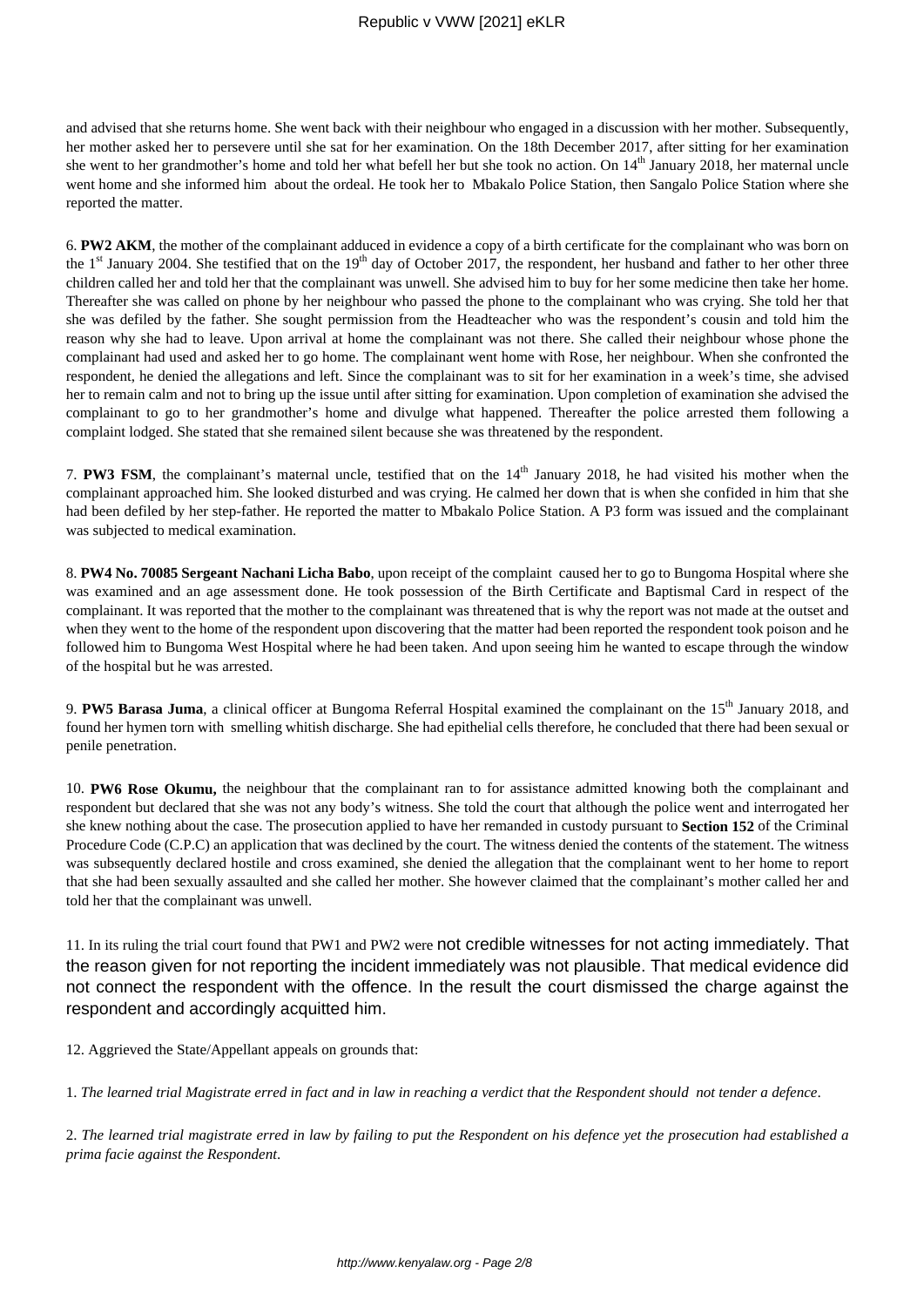3. *The learned trial magistrate erred in law and in fact in analyzing the entirety of the prosecution's case at the stage of ruling on a case to answer*.

4. *That the learned trial magistrate erred in law by measuring the prosecution's case against a higher burden of proof as opposed to the standard required at the stage of ruling on a case to answer*.

5. *That the learned trial magistrate erred in law and in fact by analyzing the prosecution's case including its flaws at the stage of ruling on case to answer and as a result was not impartial.* 

6. *That the learned trial magistrate erred in law and in facts by ruling that the flaws in the prosecution's case were fatal and as a result speculating on the defence of the Respondent.* 

7. *That the learned trial magistrate erred in law in failing to place the Respondent on his defence in both the main or in the alternate charges yet a good prima facie case had been established as against the Respondent.*

13. The appeal was canvassed through written submissions.

It was urged by learned Prosecution Counsel for the State, Nyakabia Mburu that the prosecution established a prima facie case to have the respondent placed on his defence. That PW1 testified coherently; as to how the respondent violated her and after the ordeal she used the opportunity to escape and use her neighbour's phone to call her mother. That reluctance to answer a question on her date of birth should not have been used adversely against her as a birth certificate was produced to confirm the same. That PW2 and PW3 corroborated evidence of PW1.

14. That PW6 who was supposed to be a corroborating witness recanted her evidence and the trial court declined to treat her as a refractory witness, which made the prosecution treat her as a hostile witness.

15. Further it was submitted that the trial court was not impartial while analyzing the prosecution's case. That the court was presumptive of the defence to be preferred and analyzed medical evidence indicating that it could not put a link between a torn vagina and foul-smelling discharge as per the examination on the 15<sup>th</sup> January 2018 and the only incidence of defilement of the 19<sup>th</sup> October 2017. That although the respondent faced another charge of indecent act with the child, that was the only reason given by the court.

16. The court was faulted for its assessment of PW2 that she did not report the matter promptly hence was not credible when circumstances obtaining at the same time were that she lived with the respondent, the suspect, a person who was her benefactor in addition to being a father of her two other children, no malice was proved on her part.

17. The respondent through the firm of Makokha Wattanga & Luyali Associates, submitted that the appeal is improperly before the court and should be struck out. That the ruling of the trial court was delivered on the 15<sup>th</sup> July 2019 and the appeal was filed on 13<sup>th</sup> November 2019 or thereabout and there is nothing on record to show that an application seeking leave to appeal outside the fourteen days allowed by the law was filed.

18. In that regard the Supreme Court case of *Nicholas Kiptoo* 

*Arap Korir Salat -vs- The IEBC and 7 Others, SC Appeal No. 16 of 2014* was cited, where the court stated that:

**"***To file an appeal out of time and seek the Court extending time is presumptive and inappropriate. No appeal can be filed out of time without leave of Court. Such filing renders the "document" so filed a nullity and of o legal consequences. Consequently, this court will not accept a document filed out of time without leave of the Court. The S. C. further held that a document (Petition filed out of time without leave of Court is irregular and unknown in law and the same should be struck out. Where one*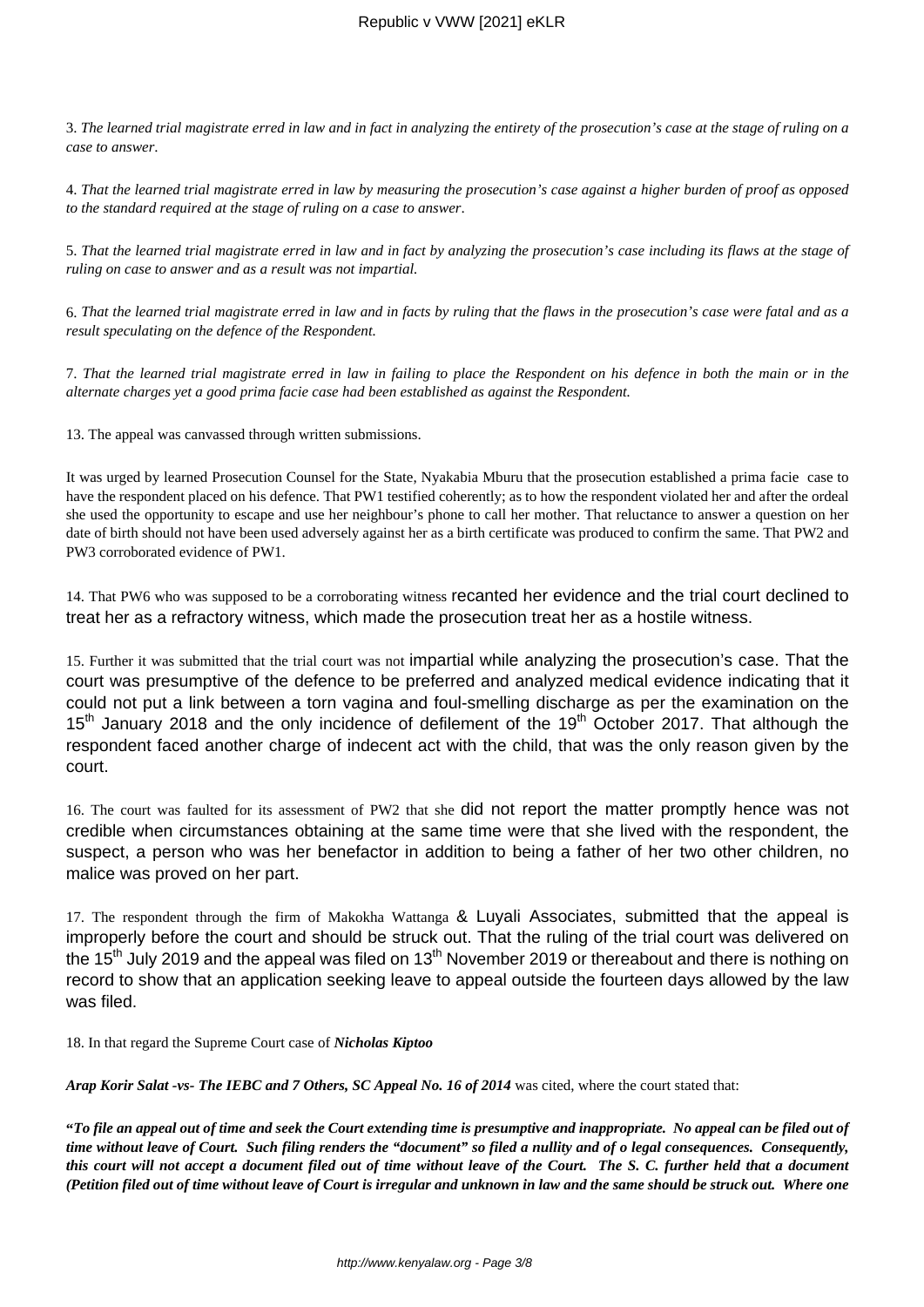*intends to file an appeal out of time, what he can do is to annex the draft intended Petition of Appeal for the Court's perusal when making his application for extension of time and not to file an Appeal and seek to legalize it."* 

19. And in **Michael Onyango Owala -vs- The Republic Cr. Appeal No. 69 of 2017** where **Aburili J** stated that:

*"Where an appeal is filed outside the statutory period and no effort is made to seek to validate such an appeal by seeking and obtaining an order under the provision to Section 349 of the Criminal Procedure Code, to enlarge the time for tiling of such an appeal or to have the Appeal as filed out of time deemed to be duly file, such an "appeal" is no appeal at all. Its incurably and fatally incompetent and amenable to be rejected without delving into the merits thereof. Such is not a procedural error. It is an error that goes to the root of the Appeal as it is the leave that would accord this Court Jurisdiction to hear and determine an appeal that is filed out of time"*

20. In regard to evidence adduced, it is submitted that no proper examination was given as to why it took more than three months to have an incident reported to the police, which raises the issue of the respondent being victimized for an offence he never committed.

21. That it was not possible for a clinical officer to observe a foul smelling whitish discharge three months later unless she did not take a bath and the examining doctor could not ascertain the case of the torn/missing hymen as the absence of hymen alone could not be conclusive evidence that the victim was defiled.

22. That after PW2 was informed of what transpired she did not examine or observe the girl to ascertain whether the allegations were true and PW6 Rose Okumu the alleged first person to see the victim after the defilement denied the allegations and was treated as a hostile witness.

23. And, that PW1 and PW2 having not been credible witnesses, the trial court was fair and did not err in acquitting the respondent.

24. During the hearing of the appeal, Ms. Mukangu, learned Counsel for the State who represented the Respondent, was relied upon on the written submissions and added that the appeal filed out of time with leave of court granted in Misc. Application No. 76 of 2019 by Hon. Justice S.N. Riechi on 31<sup>st</sup> October 2019.

25. In response, Mr. Makokha, learned counsel for the respondent argued that no copy of the order was attached to the record of appeal, therefore, prayed for the appeal to be struck out.

26. The duty of the appellate court is to reassess evidence on record and reach its own conclusion bearing in mind that it did not have the opportunity to see or hear witnesses who testified during trial. In the case of **Odhiambo -vs- Republic Cr. App No. 280 of 2004 (2005) 1KLR** the Court of Appeal stated that:

*"On a first appeal, the court is mandated to look at the evidence adduced before the trial afresh, re-evaluate and reassess it and reach its own independent conclusion. However, it must warn itself that it did not have the benefit of seeing the witnesses when they testified as the trial court did and therefore cannot tell their demeanour".*

27. An issue has been raised and rightly so whether the appeal was properly filed" The provision of the law that granted the Office of DPP the right to appeal is **Section 348A** of the CPC that provides thus:

*When an accused person has been acquitted on a trial held by a subordinate court, or where an order refusing to admit a complaint or formal charge, or an order dismissing a charge, has been made by a subordinate court, the Director of Public Prosecutions may appeal to the High Court from the acquittal or order on a matter of law.* 

28. Time within which a party may appeal is however limited and if not complied with leave must be sought under **Section 349** of the CPC which provides thus: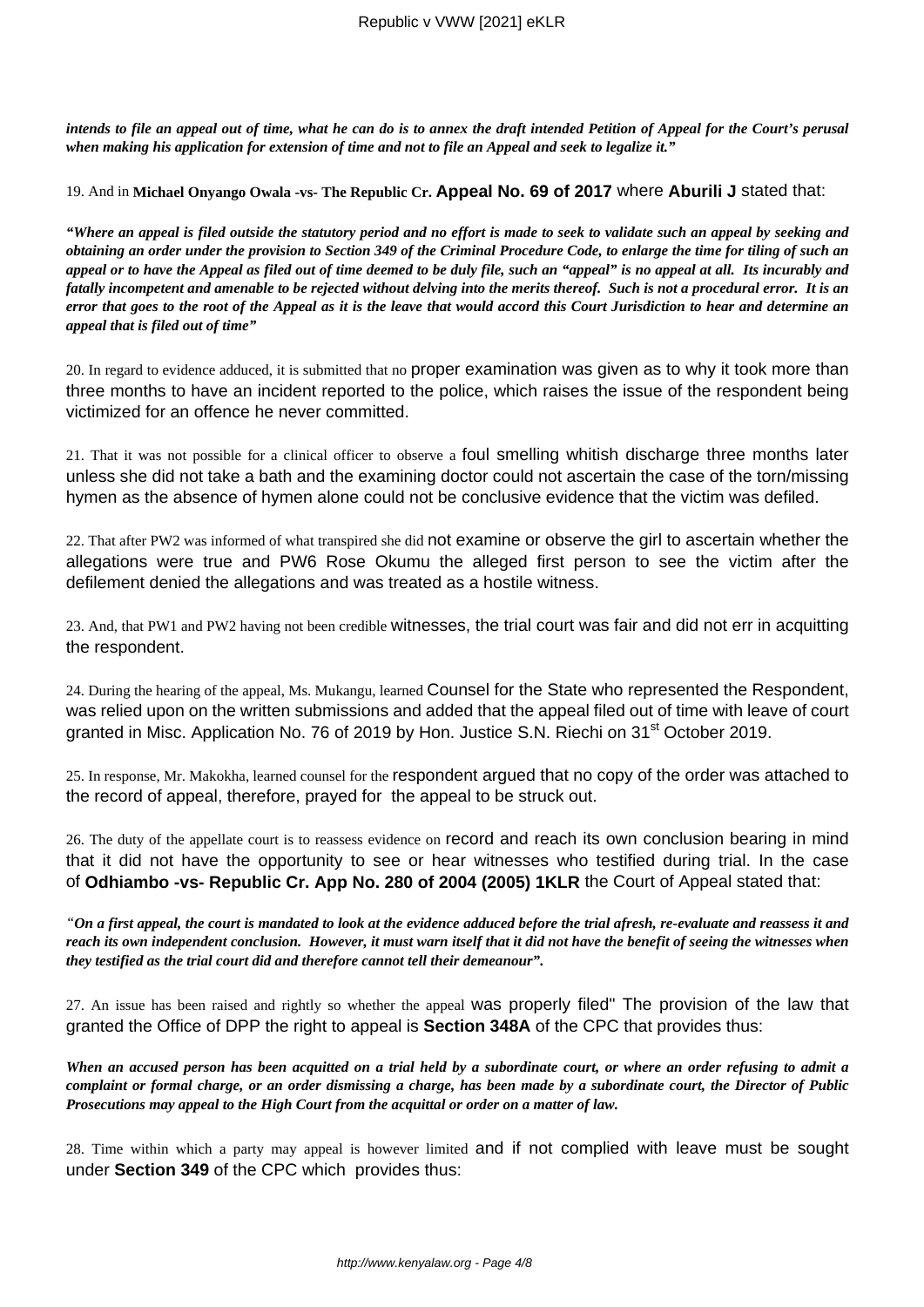*An appeal shall be entered within fourteen days of the date of the order or sentence appealed against: Provided that the court to which the appeal is made may for good cause admit an appeal after the period of fourteen days has elapsed, and shall so admit an appeal if it is satisfied that the failure to enter the appeal within that period has been caused by the inability of the appellant or his advocate to obtain a copy of the judgment or order appealed against, and a copy of the record, within a reasonable time of applying to the court therefor.*

29. The impugned ruling was delivered on the  $15<sup>th</sup>$  July 2019.

On the 31<sup>st</sup> October 2019, the Appellant approached the court in Misc. Criminal Application No. 76 of 2019 Republic vs Vincent **Wanyonyi Walucho** seeking leave to appeal out time. The court presided over by **Riechi J.** considered the motion dated 24<sup>th</sup> October 2019 and granted the applicant (Republic) leave to file the appeal out time. The order was dated  $31<sup>st</sup>$  October, 2019. The petition herein was filed on the  $13<sup>th</sup>$  November 2019 which was within the fourteen (14) days.

30. I have taken note of the fact of the appeal having been admitted to hearing on the  $26<sup>th</sup>$  October, 2020 by Riechi J. **Section 352(1**) of the CPC provides thus:

*When the High Court has received the petition and copy under section 350, a judge shall peruse them, and, if he considers that there is no sufficient ground for interfering, may, notwithstanding the provisions of section 359, reject the appeal summarily:*

31. To admit an appeal to hearing the court is obligated to determine if the appeal should proceed to hearing which includes determining whether it is properly before the court. The signature appended is proof of such a determination. In the premises, I find that this court has jurisdiction to determine the appeal.

32. It is urged that the trial court misdirected itself on the law regarding determination of whether or not a prima case had been made out against the respondent. The CPC does not define a prima case, but, the Osborne concise law Dictionary defines a prima facie case thus:

*"A case in which there is some evidence in support of the charge or allegations made in it, and which will unless it is displaced. In a case which is being heard in court, the party starting, that is upon whom the burden of proof rests, must make out a prima facie case, or else the other party will be able to submit that there is no case to answer and the case will have to be dismissed."*

33. The Black's Law Dictionary, Tenth Edition defines:

**"Prima facie as evidence that will establish a fact or sustain a judgement unless contrary evidence is produced"**

34. In the landmark case of **R.T. Bhatt v Republic (1957) EA** 

**332-335** the Eastern Court of Appeal stated as follows:

*"Remembering that legal onus is always on the prosecution to prove its case beyond reasonable doubt, we cannot agree that a prima facie case is merely one, which on full consideration might possibly be thought sufficient to sustain a conviction. This is perilously near suggesting that the court will fill gaps in the prosecution case. Nor can we agree that the question to answer depends only on whether there is some evidence, irrespective of its credibility or weight, sufficient to put the accused on his defence. A mere scintilla of evidence can never be enough, nor can any amount of worthless discredited evidence. It may not be easy to define what is meant by a prima facie, but at least it must mean one on which a reasonable tribunal, properly directing its mind to the law and the evidence could convict if no explanation is offered by the defence."*

35. The English Court in *May –vs- O'Sullivan (1955) 92 CLR* **654** stated as follows:

*"When at the close of the case for the prosecution a submission is made that there is no case to answer, the question to be decided is not whether on the evidence as it stands the defendant ought to be convicted, but whether on the evidence as it stands he could lawfully be convicted. This is a really question of law."*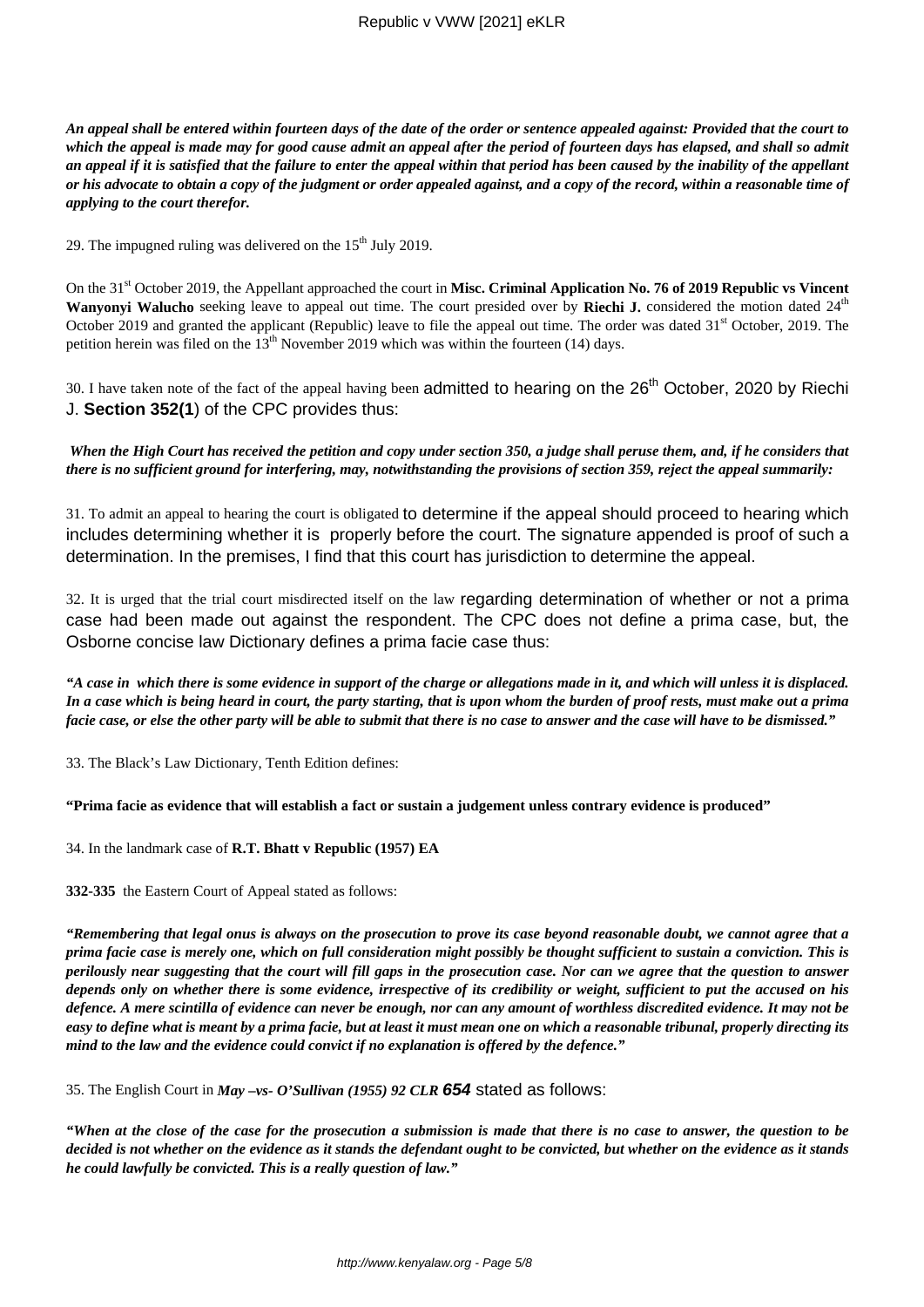36. Therefore, the evidence in the prosecution case must be able to convict the appellant even if the defence opted to remain silent. The evidence must not be lacking in weight or reliability, it must be safe to convict.

37. The respondent was charged with incest, committing an indecent act with a child in the alternative and a second count of committing a **Sexual Offence** contrary to **Section 24 (1)** of the Sexual Offences Act. In its impugned Ruling the trial court stated thus:

*"The reason given by PW2 for not reporting immediately is also not plausible at all. On 15/1/2018 when Clinician Juma Barasa examined the victim he observed that the hymen was torn with foul smell and whitish discharge. How could this be associated to the accused who is alleged to have had secual intercourse with the victim on 19/10/2017" I find that the chance of the accused being the perpetrator are too remote.*

*I therefore find that the prosecution failed to adduce sufficient evidence to enable the court put the accused to his defence. Consequently I dismiss the charge against the accused and acquit him under Section 210 of the Criminal Procedure Code.*

38. In acquitting the respondent, the trial court did not state whether or not it had considered the alternative charge and the second count. This was a fatal omission. This was a misdirection since it had a duty of determining issues raised before the court to finality.

39. To prove the offence of incest, the prosecution was required to prove the act of sexual intercourse having occurred with a person within the degree of consanguinity where marriage is prohibited. **Section 20 (1)** of the Sexual Offences Act provides thus:

(1) *Any male person who commits an indecent act or* **an act which causes penetration with a female person who is to his knowledge his daughter, granddaughter, sister, mother, niece, aunt or grandmother is guilty of an offence termed incest and is liable to imprisonment for a term of not less than ten years:**

*Provided that, if it is alleged in the information or charge and proved that the female person is under the age of eighteen years, the accused person shall be liable to imprisonment for life and it shall be immaterial that the act which causes penetration or the indecent act was obtained with the consent of the female person*

40. **Section 22** of the Sexual Offences Act Provides thus:

*In cases of the offence of incest, brother and sister includes half brother,half sister and adoptive brother and adoptive sister and a father includes a half father and an uncle of the first degree and a mother includes a half mother and an aunt of the first degree whether through lawful wedlock or not.*

41. And for purposes of sentencing the age of the victim has to be proved.

42. Evidence adduced was that the respondent was the complainant's half (step) father. Her age was proved by evidence of a birth certificate. Hesitating to say her age could not be dismissed as being incredible. In the case of **Francis Omuroni -vs- Uganda, Criminal Appeal No. 2 of 2000**, the Court of Appeal held that:

*"In defilement cases, medical evidence is paramount in determining the age of the victim and the doctor is the only person who could professionally determine the age of the victim in the absence of any other evidence, apart from medical evidence, age may also be proved by birth certificate, the victim's parents or guardian and by observation and common sense…"*

43. This was proof that she was a child below the age of Eighteen (18) years. In the case of **Moses Nato Raphael vs Republic (2015) eKLR** the Court of Appeal clarified the difference between proof of age for purposes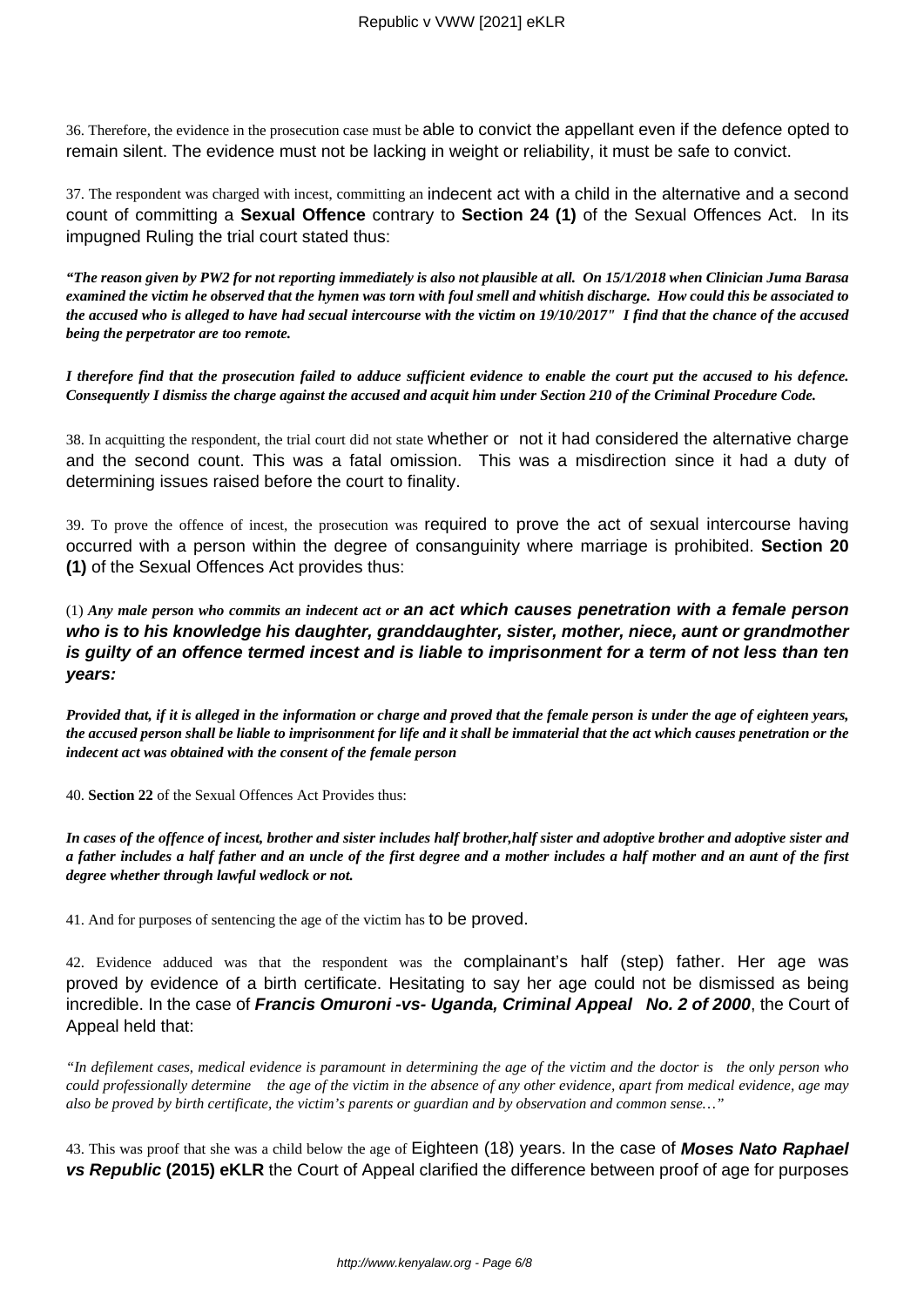of establishing the offence of defilement and for purposes of sentencing as follows:

*"On the challenge posed by the uncertainity in the complainant's age this Court had occasion to deal with a similar issue in Tumaini Maasai Mwanya v. R, Mombasa CR.A. No. 364 of 2010, where we held that proof of age of 18 years should not be confused with proof of age for purposes of appropriate punishment for the offence in respect of victims of defilement of various statutory categories of age. As long as there is evidence that the victim is below 18 years, the offence of defilement will be established. The age, which is actually the apparent age, only comes into play when it comes to sentencing. The contradictions in respect of the child's age cannot therefore assist the appellant to avoid criminal culpability"*

44. With regard to whether the respondent had sexual intercourse with the complainant, PW1 testified how she was molested by the respondent and after the act she ran to their neighbour's home to seek solace. She explained vividly how the act was committed. PW6 who assisted by letting her communicate with her mother (PW2) denied the allegations and she was treated as a hostile witness. The trial court based its decision on the fact of the witness' denial that she informed PW2 of what PW1 had told her regarding the defilement but on being subjected to cross examination she said that she informed her that the complainant was unwell.

45. The complainant was examined on the 15<sup>th</sup> January 2018 after the act was alleged to have been committed on the 19<sup>th</sup> October, 2017. Circumstances in which the complainant was not subjected to medical treatment immediately were explained. The child was stated to have been about to sit for her examination and PW2, her mother and also a mother to the respondent's two (2) biological children was in a precarious situation such that she could not allow her to act. Had it not been for the complainant's uncle, the occurrence would have gone unnoticed, and therefore, the complainant a child would have been denied justice.

46. It was admitted by the clinical officer that the tearing of the hymen, perse was not proof of penetration. It is trite that an act of penetration can be proved through oral evidence and the absence of a hymen is not conclusive proof of penetration. This was stated in the case of **P.K.W. -vs- Republic (2012) eKLR** where the court delivered itself thus:

*"Hymen, also known as vaginal membrane, is a thin mucous membrane found at the orifice of the female vagina with which most female infants are born. In most cases of sexual offences, we have dealt with, courts tend to assume that absence of hymen in the vagina of a girl child alleged to have been defiled is proof of the charge. That is however, an erroneous assumption. Scientific and medical evidence has proved that some girls are not even born with hymen. Those who are, there are times when hymen is broken by factors other than sexual intercourse. These include insertion into the vagina of any object capable of tearing it like the use of tampons. Masturbation, injury and medical examinations can also rupture the hymen. When a girl engages in vigorous physical activity like horseback ride, bicycle riding and gymnastics, there can also be natural tearing of the hymen."*

47. In the case of **Kassim Ali -vs- Republic, Mombasa Cr. Appeal No. 84 of 2005** the court of Appeal stated that:

*"Examination to support the fact of rape is not decisive as the fact of rape can be proved by the oral evidence of a victim of rape or by circumstantial evidence."*

48. In the case of *George Kioji –vs- Republic Cr. Appeal No.* **270 of 2021 (Nyeri)** the court stated that:

*"Where available, medical evidence arising from examination of the accused and linking him to the defilement would be welcome. We however hasten to add that such medical evidence is not mandatory or even the only evidence upon which an accused person can properly be convicted for defilement. The court can convict if it is satisfied that there is evidence beyond reasonable doubt that the defilement was perpetrated by accused person. Indeed, under the proviso to section 124 of the Evidence Act, Cap 80 Laws of Kenya, a court can convict an accused person in a prosecution involving a sexual offence, on the evidence of the victim alone, if the court believes the victim and records the reasons for such belief."*